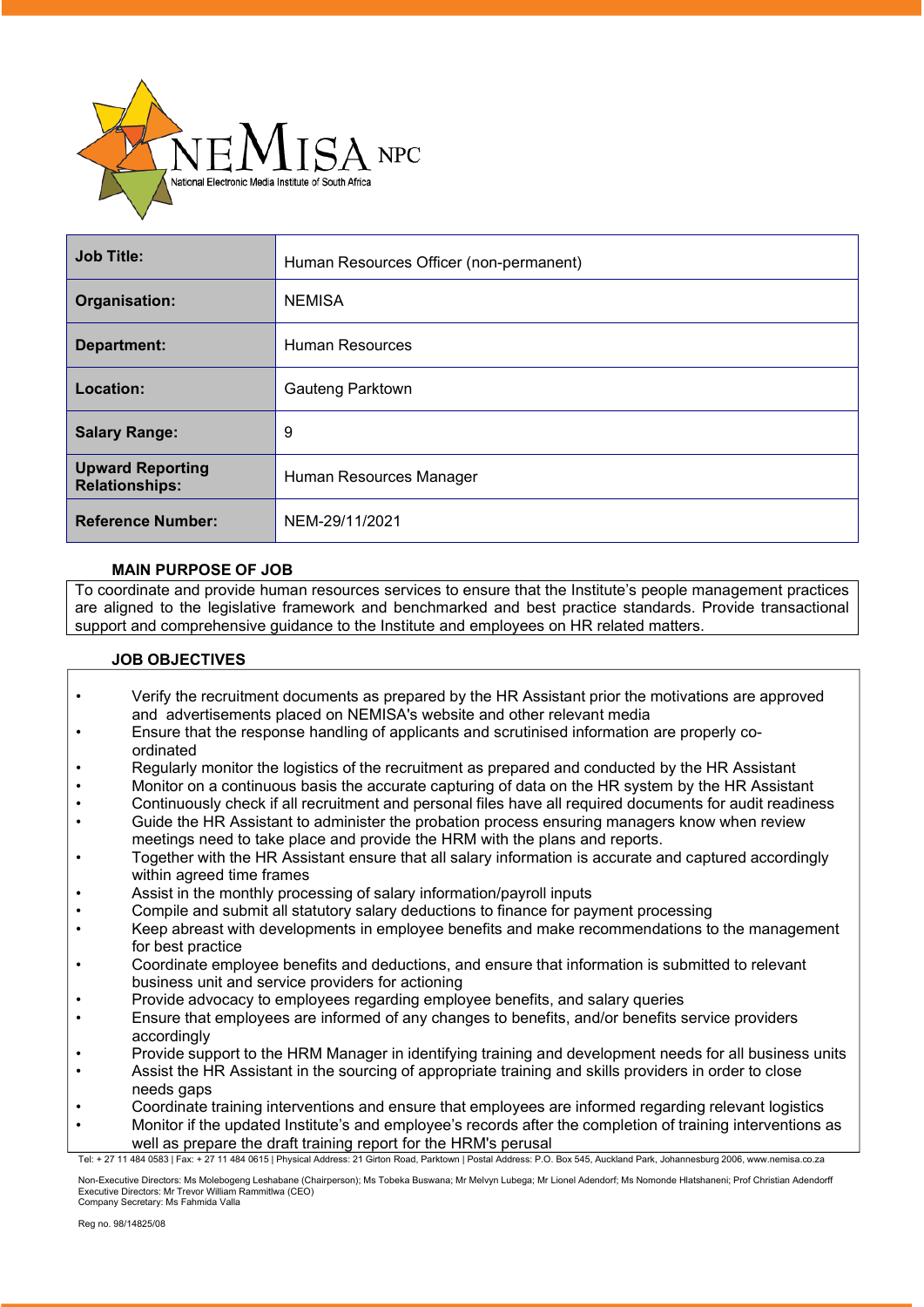

- Verify the updated Workplace Skills Plan information on a monthly basis
- Advise the HR Assistant when liaising with relevant authorities on tax, benefits and compulsory deductions
- Ensure that all employees are updated on any legislative and related policy changes
- Assist employees in engaging with relevant authorities relating to salary and benefits
- Support the implementation by the HR Assistant of HR systems and databases; enter data and maintain these accordingly
- Prepare, as required, management reports on employee-related data to assist with the management and development of staff
- Monitor that all electronic and paper-based staff files are maintained and filing is completed in a timely manner for the final verification by the HRM
- Assist in the development of various HR policies and procedures
- Ensure that there is maintenance of all HR related files and database and anomalies be corrected and sensitive the HRM for verification

|                                         |                                                                                                                                                                                                                                      | <b>Essential</b> | <b>Desirable</b>  |
|-----------------------------------------|--------------------------------------------------------------------------------------------------------------------------------------------------------------------------------------------------------------------------------------|------------------|-------------------|
| <b>Education: Formal Qualifications</b> |                                                                                                                                                                                                                                      |                  |                   |
| Colleges, etc.                          | Education involves the acquisition of knowledge and skills through learning where subject matter is imparted<br>systematically. Formal qualifications are obtained by studying at formal institutions e.g. Universities, Technikons, |                  |                   |
|                                         | Minimum:                                                                                                                                                                                                                             | Ideal:           |                   |
|                                         | Three (3) year National Diploma in                                                                                                                                                                                                   |                  | Bachelor's Degree |

| <b>Level of Education:</b>         | Three (3) year National Diploma in<br>$\bullet$<br>Human Resources Management |        | Bachelor's Degree<br>with focus on Hum<br><b>Resources</b><br>Management |                  |               |                  |
|------------------------------------|-------------------------------------------------------------------------------|--------|--------------------------------------------------------------------------|------------------|---------------|------------------|
|                                    |                                                                               | Matric |                                                                          |                  | <b>Matric</b> |                  |
|                                    |                                                                               |        | Duration /<br><b>Time</b>                                                | <b>Essential</b> |               | <b>Desirable</b> |
| <b>Job related Work Experience</b> |                                                                               |        |                                                                          |                  |               |                  |

Experience is obtained through opportunities for exposure and practice at work. It includes all working experience has some bearing on the job and is not restricted to the current organisation. Supervised on-the-job train *internships and learnerships are incorporated within this category.*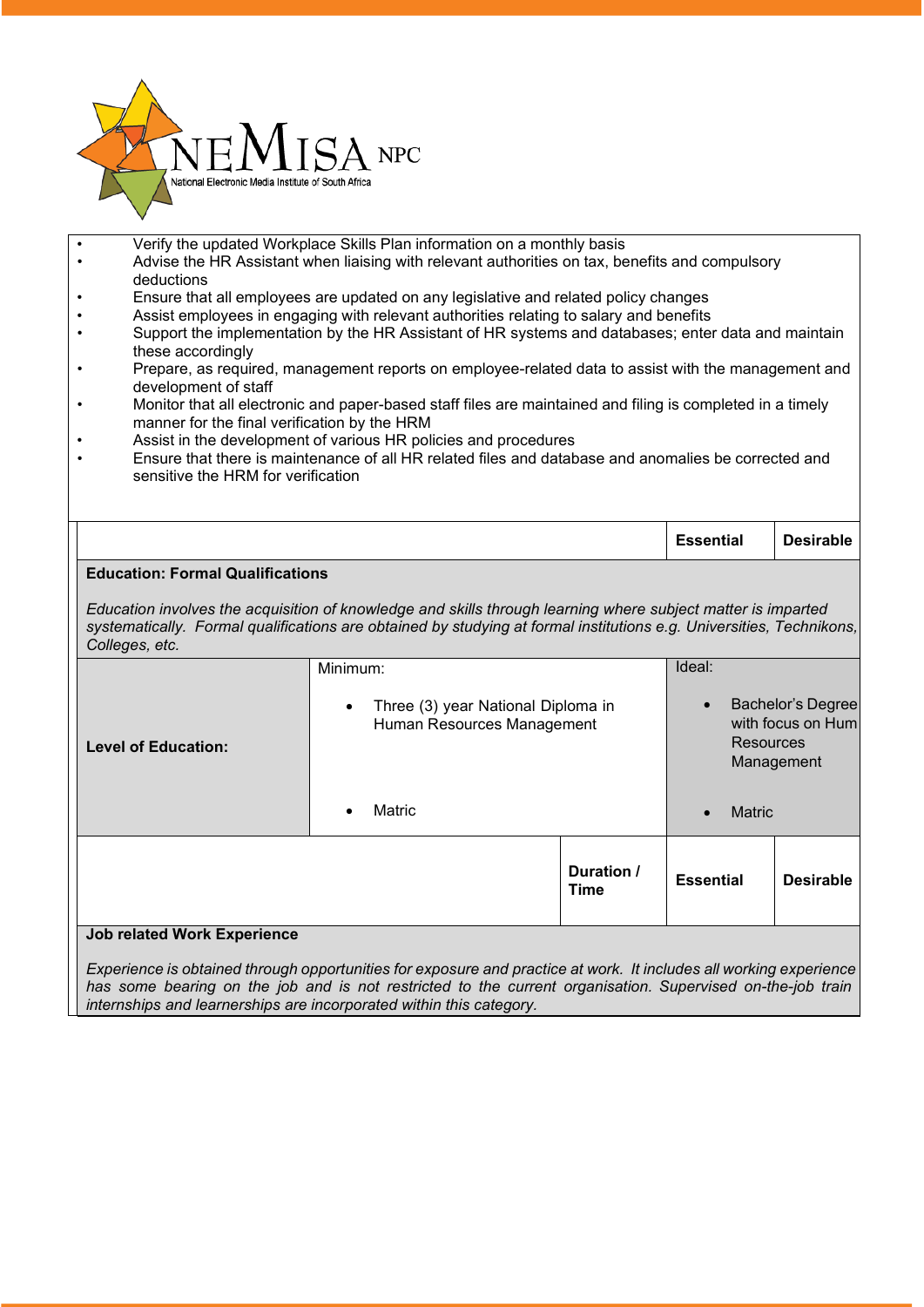

| Minimum:<br>2+ years' experience in:<br>- General human resources administration;<br>- General recruitment process handling from entry<br>to exit:<br>- The implementation of human resources<br>systems, policies and procedures;<br>- The basic knowledge of labour relations;<br>- The basic knowledge of OD processes and<br>- General payroll inputs and invoices payment turn |              |  |  |
|-------------------------------------------------------------------------------------------------------------------------------------------------------------------------------------------------------------------------------------------------------------------------------------------------------------------------------------------------------------------------------------|--------------|--|--|
| around time.                                                                                                                                                                                                                                                                                                                                                                        | $+24$ months |  |  |
| Ideal:<br>4+ years' experience in:<br>$\bullet$                                                                                                                                                                                                                                                                                                                                     |              |  |  |
| - Relevant Human resources administration and<br>organisational training and development<br>facilitation;<br>- Facilitation and consultation of OD processes;<br>- Drafting and reviewal of human resources and<br>policies, procedures and processes.                                                                                                                              |              |  |  |

|  | Duration,<br><b>Time</b> | <b>Essential</b> | <b>Desirable</b> |
|--|--------------------------|------------------|------------------|
|--|--------------------------|------------------|------------------|

## **Job related Skills**

*Job-related skills are typically gained through formal or informal training programs (these exclude programs* through which Formal Qualifications are attained). Skills refer to how to do things. They are demonstrated in *the application of techniques and procedures.*

| Computer literate (MS Office)                                     | $+24$ months |  |
|-------------------------------------------------------------------|--------------|--|
| <b>Report Writing</b>                                             | $+24$ months |  |
| Personable with excellent verbal and written communication skills | $+24$ months |  |
| <b>Presentation Skills</b>                                        | $+24$ months |  |
| Problem Solving                                                   | $+24$ months |  |
|                                                                   |              |  |